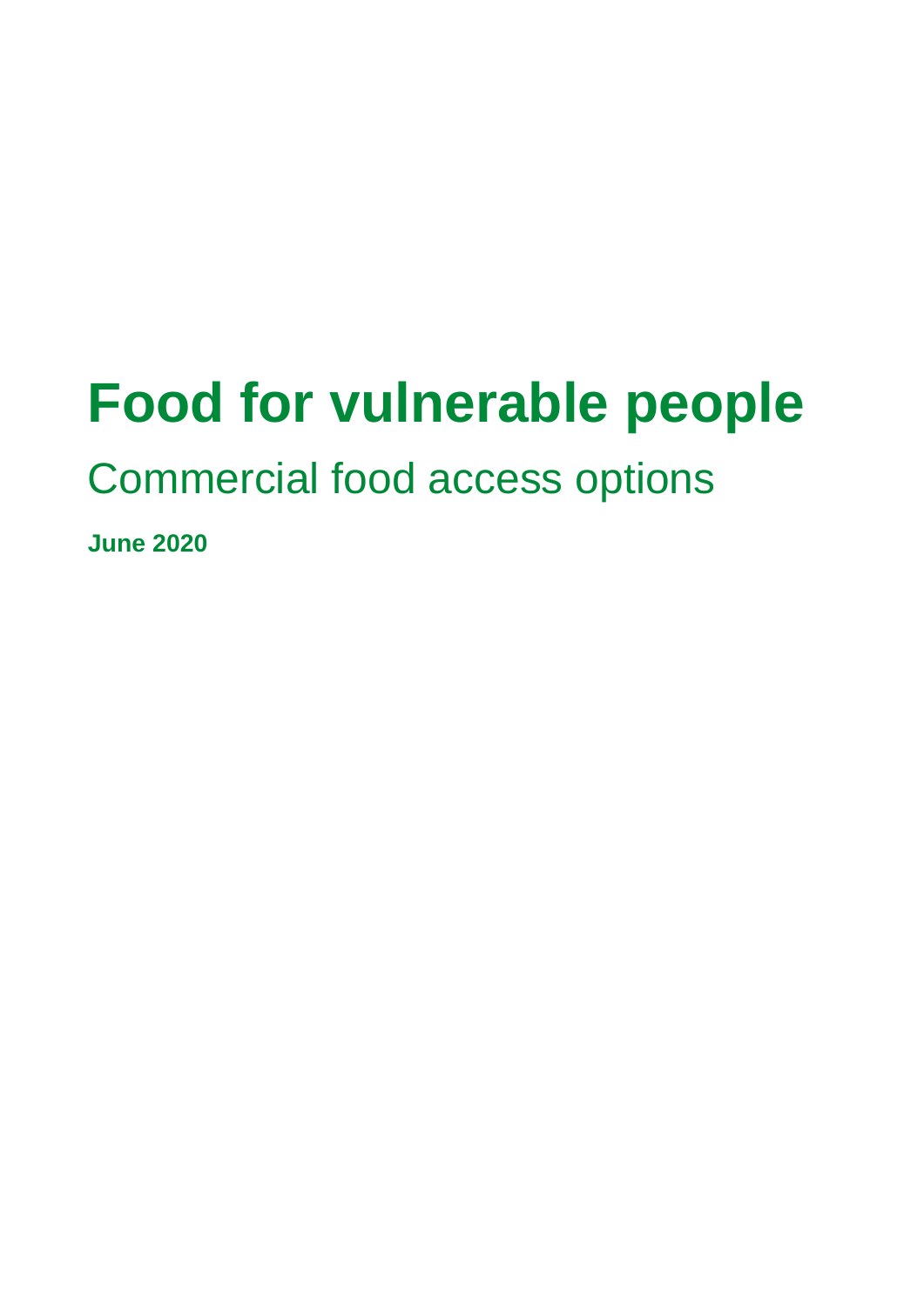#### **Commercial food options**

This material has been prepared in order to help local Authorities and charities signpost customers to commercially available food options.

Commercial options include telephone ordering, food box delivery, prepared meal delivery and other non-supermarket food delivery providers.

This summary has been compiled based on publicly available information, as at 09/06/2020. The list of suppliers is not exhaustive and completeness of offer or product availability cannot be guaranteed. Inclusion on this list is not a recommendation from Defra. Anyone using this list should do their own research to see whether the supplier is suitable for their needs. Any retailer with a grocery delivery service that is not included here is invited to send information for inclusion to [Covid19\\_referrals\\_to\\_retailers@defra.gov.uk](mailto:Covid19_referrals_to_retailers@defra.gov.uk)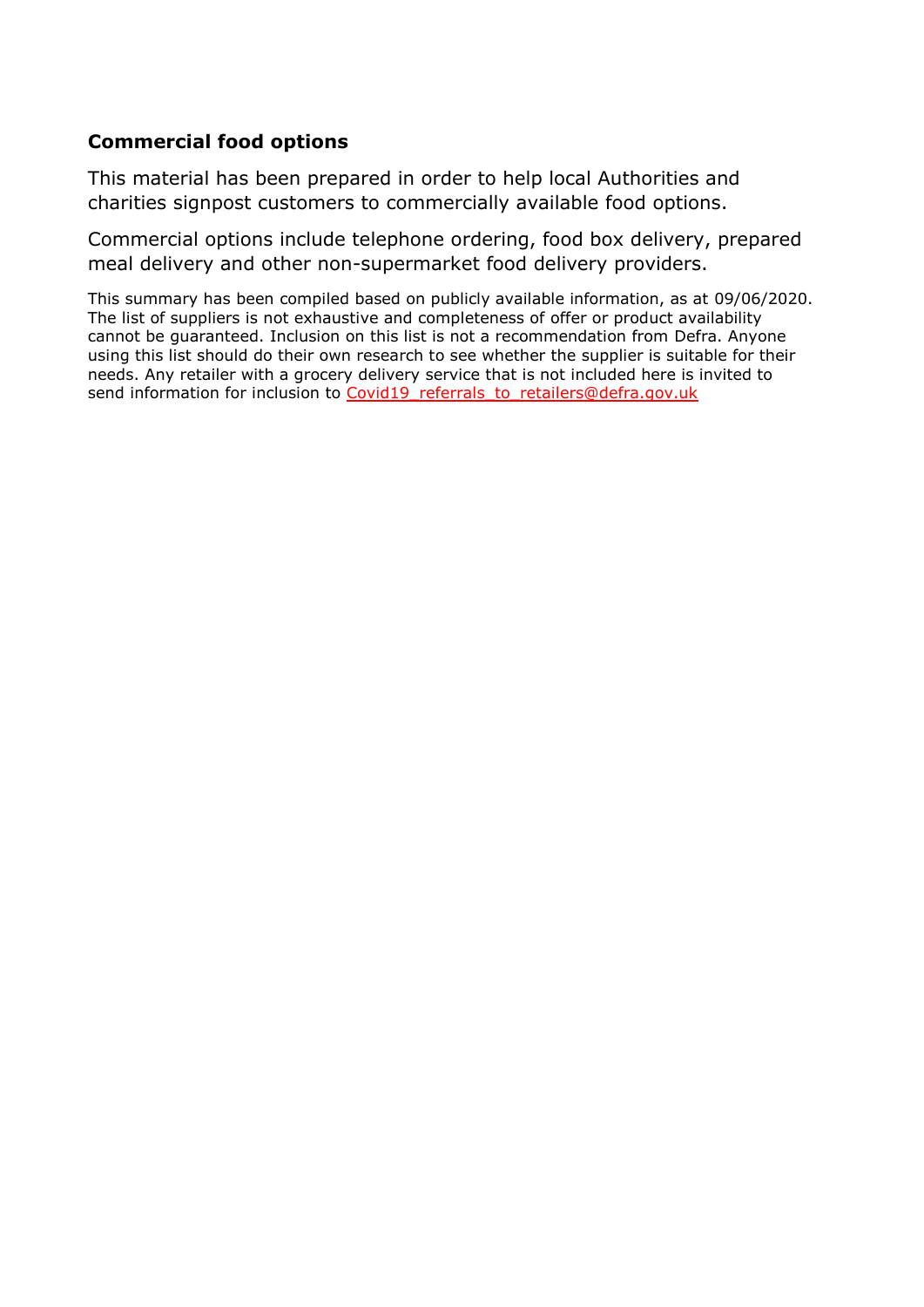#### By phone | Supermarket phone order

| Retailer         | <b>Food Box</b><br>Available                                                                                    | Food<br><b>Box</b><br>Price | Phone/Online                                                                                                                                                                                                                                                                                                                                                                                                               | Geographical<br>Coverage                                                                                                                               | <b>Comments</b>                                                            |
|------------------|-----------------------------------------------------------------------------------------------------------------|-----------------------------|----------------------------------------------------------------------------------------------------------------------------------------------------------------------------------------------------------------------------------------------------------------------------------------------------------------------------------------------------------------------------------------------------------------------------|--------------------------------------------------------------------------------------------------------------------------------------------------------|----------------------------------------------------------------------------|
| <b>Morrisons</b> | Yes. Meat,<br>veg and<br>essentials                                                                             | $£22+$                      | $\bullet$ Phone – dedicated line<br>for vulnerable people<br><b>Doorstep Deliveries</b><br>(0345 611 6111, option<br>5) within 10 miles of the<br>store) of 47 essential<br>products. Pay at door<br>step, card only.<br>• Food box delivery (0345<br>611 6111, option 4).<br>Delivered by DPD, card<br>payment on phone. Call<br>before 3pm for next day<br>delivery.<br>Online-<br>www.morrisons.com or<br>via Deliveroo | Food box delivery<br>service is country-<br>wide; Regular<br>delivery available<br>within 10 mile radius<br>of stores (498 in UK)                      | Can top up<br>doorstep<br>essentials with<br>some non-<br>essential items. |
| Waitrose         | Yes. Care<br>box<br>includes<br>staple<br>foods and<br>some<br>treats                                           | £25                         | Phone on 0800 022<br>4055<br>Online<br>www.johnlewis.com/wait<br>rose-partners-food-<br>box/p4999059                                                                                                                                                                                                                                                                                                                       | Country-wide<br>Delivery £3.50 for<br>one, free delivery for<br>two.                                                                                   | Designed to feed<br>one adult for a<br>week                                |
| <b>Booths</b>    | Yes. Meat,<br>fruit, veg,<br>salad,<br>gluten<br>free,<br>prepared<br>meals,<br>household<br>and pet<br>options | $£6+$                       | • Phone on 0800 221<br>8086<br>Online<br>https://orders.booth<br>s.co.uk/                                                                                                                                                                                                                                                                                                                                                  | Cumbria, Lancashire,<br>West Yorkshire,<br>Greater Manchester,<br>Cheshire; within 3 to<br>7 mile radius of stores<br>(28 in England in 5<br>counties) |                                                                            |
| Spar             | No. Range<br>of regular<br>food<br>products                                                                     | N/a                         | Phone - contact local<br>store                                                                                                                                                                                                                                                                                                                                                                                             | Country-wide,<br>selected locations; list<br>of participating stores<br>available online (41 in<br>England in 14<br>counties)                          |                                                                            |
| Sainsbury's      | No. Range<br>of regular<br>food<br>products                                                                     | N/a                         | Telephone ordering<br>$\bullet$<br>service for vulnerable<br>customers who have a<br>slot but can't place their<br>order online                                                                                                                                                                                                                                                                                            | Country-wide                                                                                                                                           |                                                                            |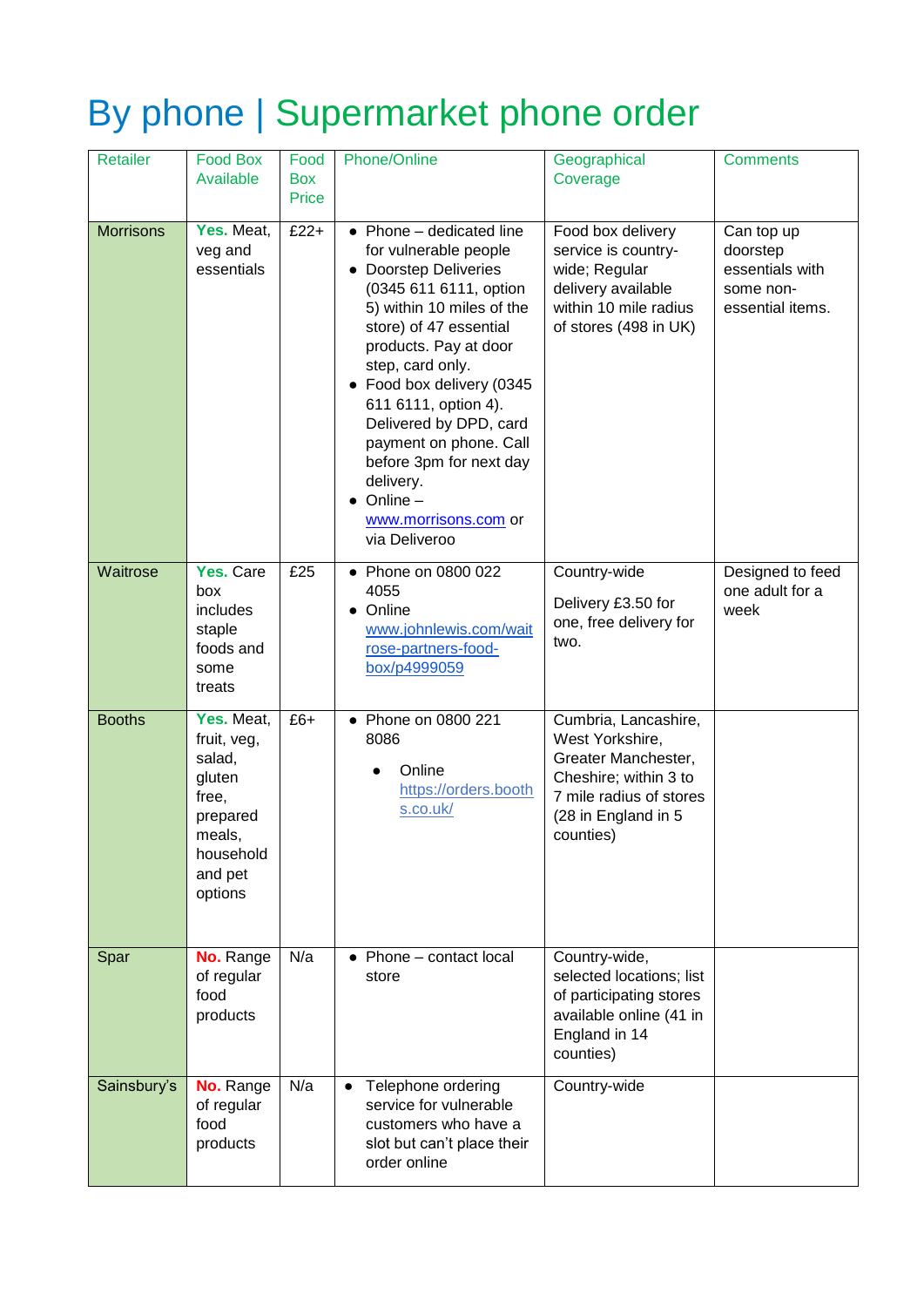### Online | Supermarket food box

| <b>Retailer</b>         | <b>Food Box</b><br>Available                                                                            | Food<br><b>Box</b><br>Price | Phone/Online                                                                                                                      | Geographical<br>Coverage | <b>Comments</b>                       |
|-------------------------|---------------------------------------------------------------------------------------------------------|-----------------------------|-----------------------------------------------------------------------------------------------------------------------------------|--------------------------|---------------------------------------|
| <b>Morrisons</b>        | Yes. Meat,<br>fish,<br>vegetable,<br>gluten<br>free,<br>vegetarian<br>and<br>prepared<br>meals,         | $£22+$                      | Online-<br>$\bullet$<br>www.morrisons.com or<br>via Deliveroo                                                                     | Country-wide             |                                       |
| Asda                    | Yes.<br>Cupboard<br>filler food<br>box                                                                  | £30                         | foodboxes.asda.com<br>$\bullet$                                                                                                   | Country-wide             |                                       |
| Aldi                    | Yes.<br>Single<br>option<br>includes<br>cupboard<br>essentials,<br>drinks and<br>personal<br>care items | E24                         | Online - www.aldi.co.uk<br>$\bullet$                                                                                              | Country-wide             | One box per<br>customer               |
| <b>M&amp;S</b>          | Yes. Meat,<br>fruit and<br>vegetable<br>options as<br>well as<br>Without<br>Wheat<br>options.           | $£15+$                      | Online-<br>$\bullet$<br>www.marksandspencer.<br>co.uk or regular lines<br>via Deliveroo from<br>selected BP M&S and<br>M&S stores | Country-wide             | One box per<br>customer               |
| Ocado                   | Yes.<br>Single<br>option<br>includes<br>fruit, veg<br>and some<br>essentials                            | E17                         | Online-<br>$\bullet$<br>www.ocado.com                                                                                             | Country-wide             | Access for existing<br>customers only |
| Home<br><b>Bargains</b> | Yes.<br>Single<br>option<br>includes<br>meat, fruit,<br>veg and<br>some                                 | E24                         | Online-<br>www.homebargains.co.<br>uk                                                                                             | Country-wide             |                                       |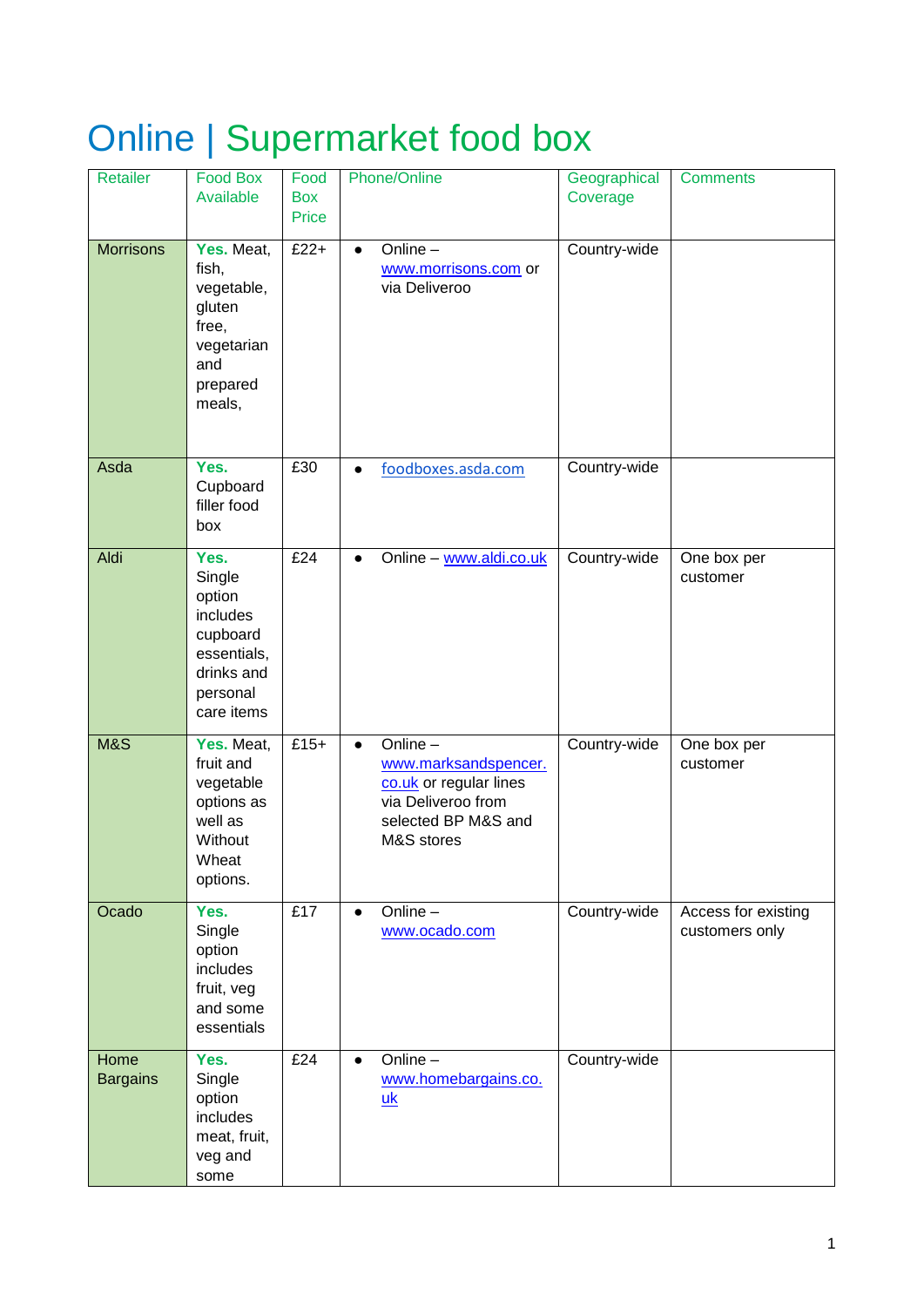|              | essential<br>items                          |     |                                                                         |                                                 |                                                                                                                                                      |
|--------------|---------------------------------------------|-----|-------------------------------------------------------------------------|-------------------------------------------------|------------------------------------------------------------------------------------------------------------------------------------------------------|
| Waitrose     | No. Range<br>of regular<br>food<br>products | N/a | www.waitrose.com<br>$\bullet$                                           | Country-wide                                    | Waitrose Rapid -<br>https://rapid.waitrose<br>.com/ - delivery<br>within 2 hours in<br>London and Have<br>40% slots set aside<br>for the vulnerable. |
| Iceland      | No. Range<br>of regular<br>food<br>products | N/a | www.iceland.co.uk<br>$\bullet$                                          | Country-wide                                    |                                                                                                                                                      |
| Co-op        | No. Range<br>of regular<br>food<br>products | N/a | www.coop.com 25<br>$\bullet$<br>item limit<br>or<br>www.deliveroo.co.uk | Postcode<br>checker<br>available on<br>website. |                                                                                                                                                      |
| <b>Tesco</b> | No. Range<br>of regular<br>food<br>products | N/a | www.tesco.com                                                           | Country-wide                                    |                                                                                                                                                      |
| Sainsbury's  | No. Range<br>of regular<br>food<br>products | N/a | www.sainsburys.co.uk<br>$\bullet$                                       | Country-wide                                    |                                                                                                                                                      |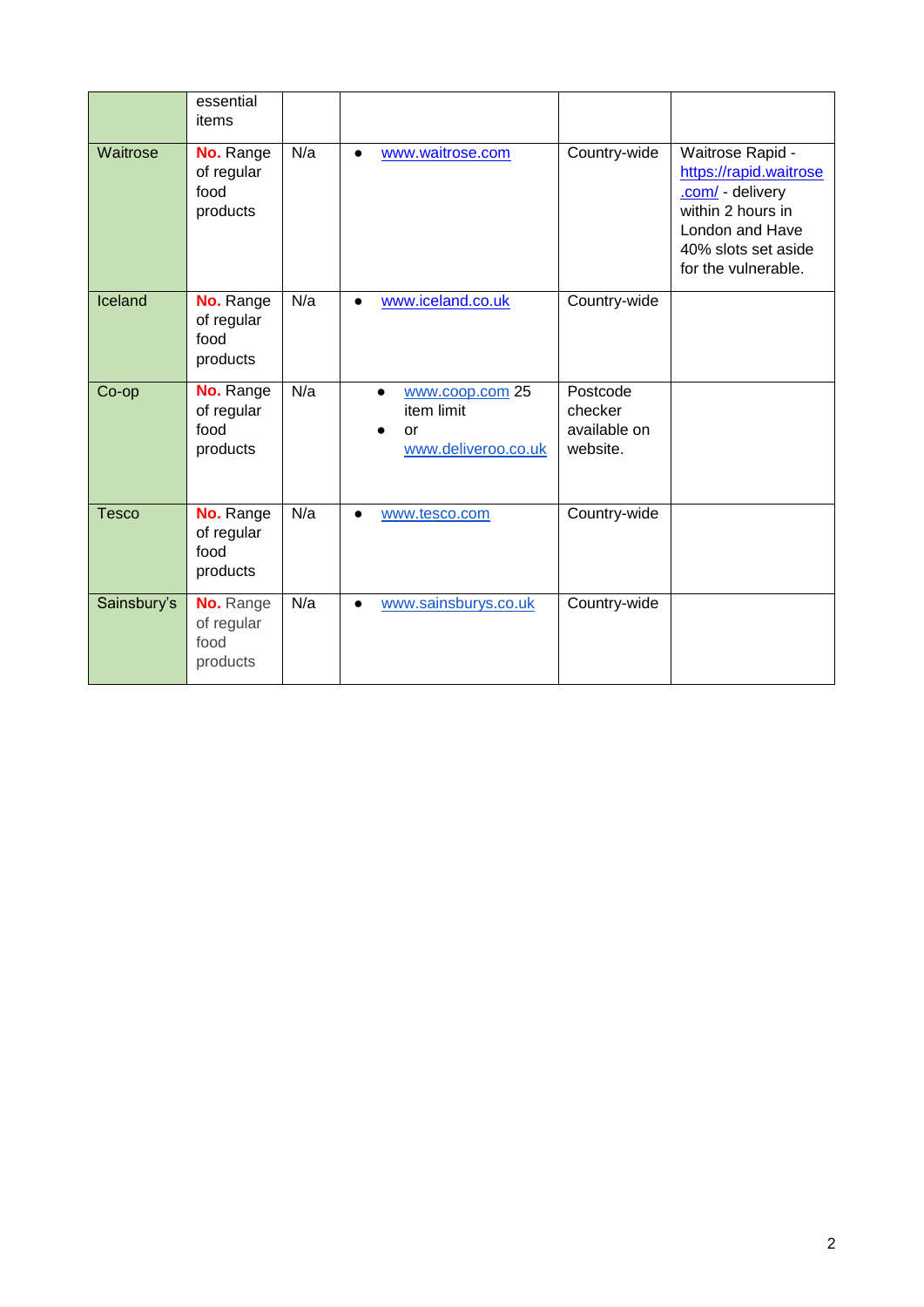#### By phone and online | Wholesaler food box

| <b>Retailer</b>                | <b>Food Box</b><br>Available                        | Food<br><b>Box</b><br>Price | Phone/Online                                                                                            | Geographical<br>Coverage                               | <b>Comments</b> |
|--------------------------------|-----------------------------------------------------|-----------------------------|---------------------------------------------------------------------------------------------------------|--------------------------------------------------------|-----------------|
| Cornish<br>Food Box<br>Company | Yes.<br>Meat,<br>fish, fruit<br>and veg<br>options  | $£10+$                      | Phone (0187 221 1533)<br>$\bullet$<br>Online $-$<br>$\bullet$<br>www.thecornishfoodboxcompan<br>y.co.uk | Country-wide<br>(by courier<br>outside of<br>Cornwall) |                 |
| Darts<br>Farm                  | Yes.<br>Meat,<br>fruit, veg<br>and salad<br>options | $£11+$                      | Phone – dedicated line for over<br>70s (0139 287 8209)<br>Online - www.dartsfarm.co.uk                  | Country-wide<br>(by Royal Mail<br>and UK Mail)         |                 |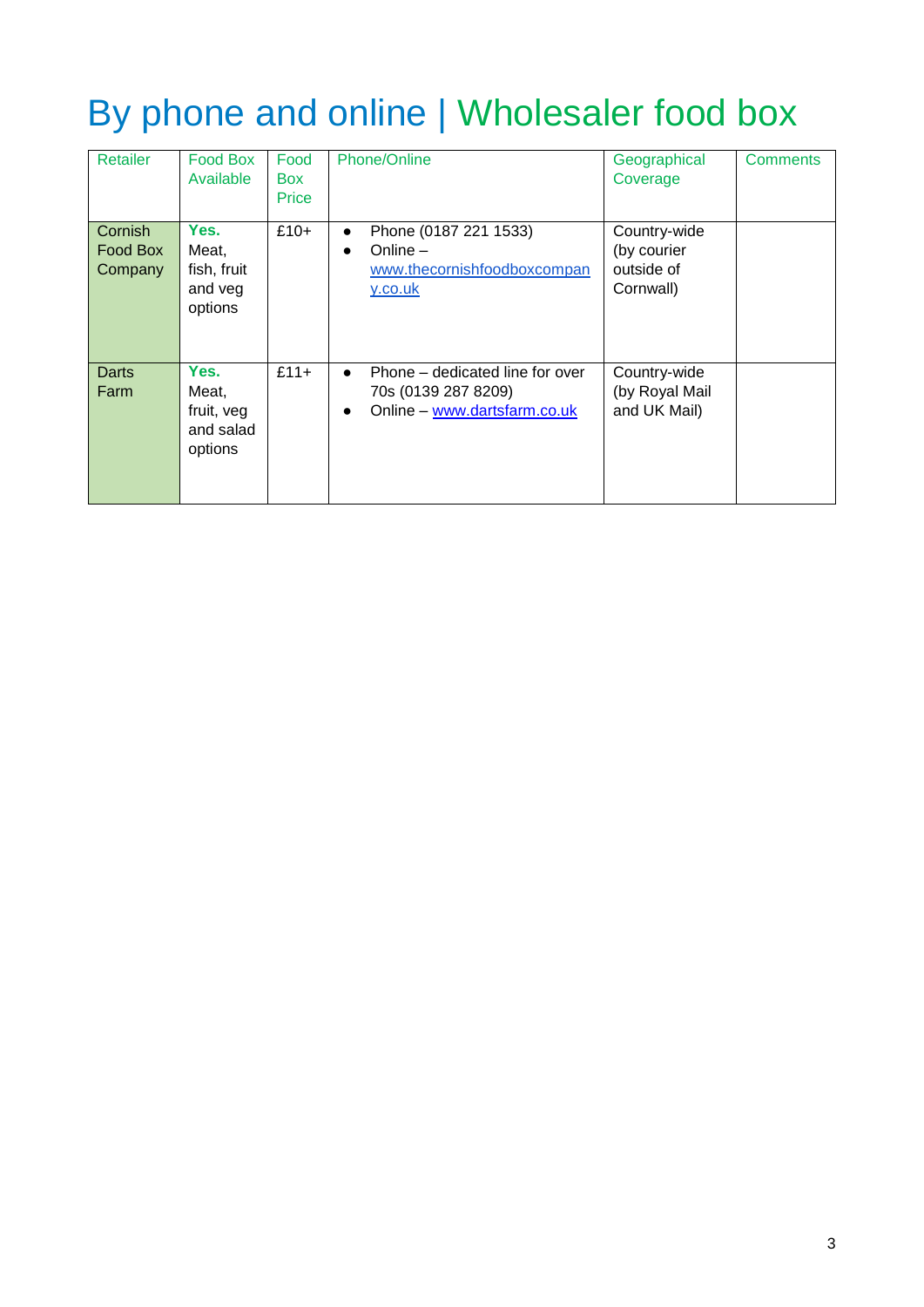### By phone and online | Wholesaler food order

| <b>Retailer</b>           | <b>Food Box</b><br>Available                     | <b>Food Box</b><br><b>Price</b> | Phone/Online                                                                   | Geographical<br>Coverage                                                        | <b>Comments</b>                                                                                 |
|---------------------------|--------------------------------------------------|---------------------------------|--------------------------------------------------------------------------------|---------------------------------------------------------------------------------|-------------------------------------------------------------------------------------------------|
| Sing-Kee<br>Foods         | No. Wide<br>range of<br>regular food<br>products | N/a                             | Phone (0113 246 8838)<br>$\bullet$<br>Online $-$<br>www.singkeefoods.co.uk     | Country-wide                                                                    | Includes food<br>from Far East<br>Available<br>languages:<br>Cantonese,<br>Mandarin and<br>Thai |
| <b>JJ Food</b><br>Service | No. Wide<br>range of<br>regular food<br>products | N/a                             | Phone (0199 270 1701)<br>$\bullet$<br>Online-<br>www.jjfoodservice.com         | Country-wide,<br>within radius of<br>depots (11 in<br>England in 9<br>counties) | Minimum £79<br>order for<br>delivery, no<br>minimum for<br>click and<br>collect                 |
| <b>Bidfood</b>            | No. Wide<br>range of<br>regular food<br>products | N/a                             | Phone – contact local<br>$\bullet$<br>store<br>Online $-$<br>www.bidfood.co.uk | Country-wide,<br>within radius of<br>depots (18 in<br>England in 7<br>counties) | Minimum £100<br>order for<br>delivery, no<br>minimum for<br>click and<br>collect                |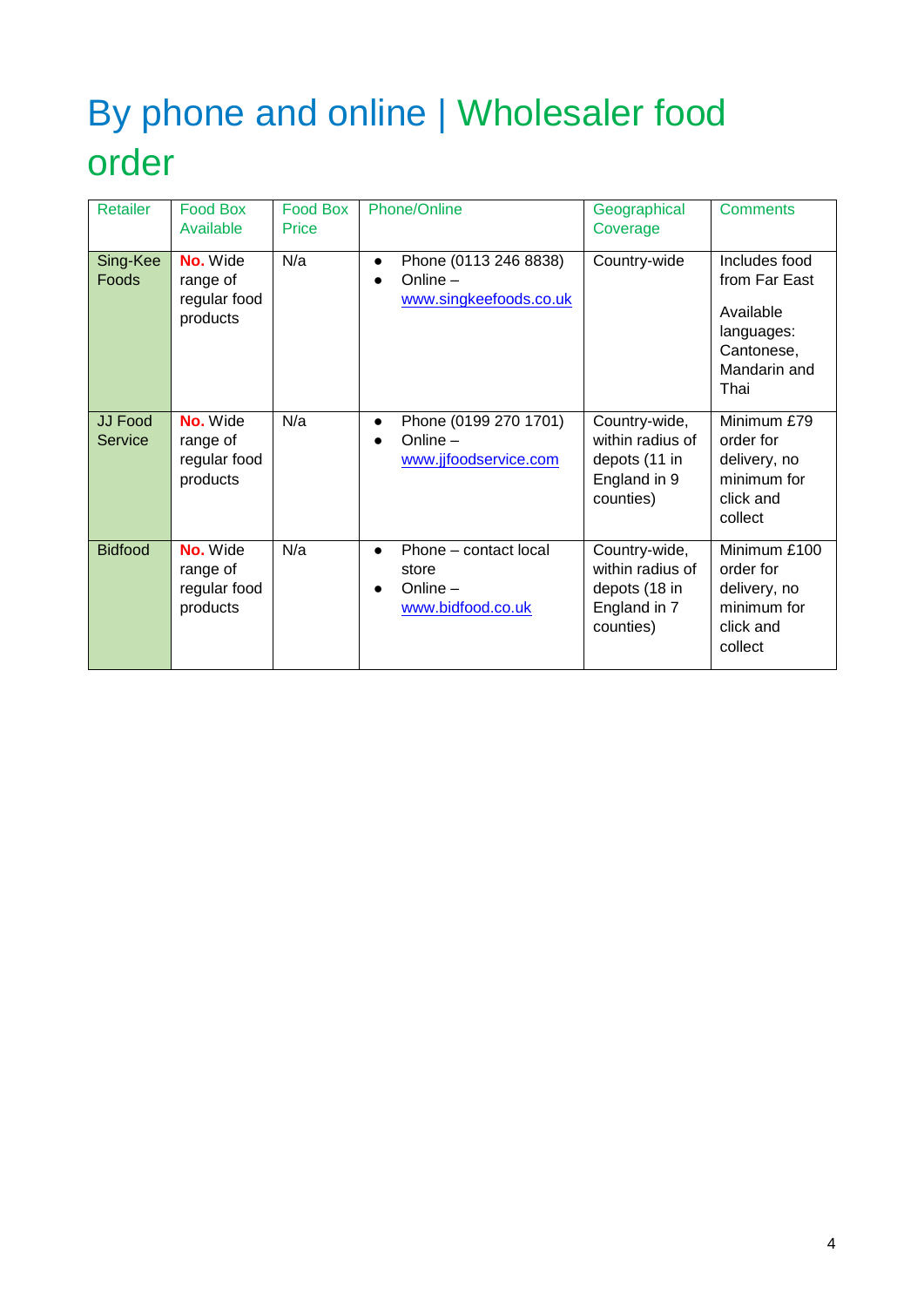## By phone and online | Prepared meals / recipe box

| <b>Retailer</b>                                | Food Box<br>Available                                                                             | Food<br><b>Box</b><br>Price | <b>Phone/Online</b>                                                                                                                                               | Geographical<br>Coverage | <b>Comments</b>                                  |
|------------------------------------------------|---------------------------------------------------------------------------------------------------|-----------------------------|-------------------------------------------------------------------------------------------------------------------------------------------------------------------|--------------------------|--------------------------------------------------|
| Apetito /<br><b>Wiltshire</b><br>Farm<br>Foods | No.<br>Prepared<br>meal<br>options                                                                | N/a                         | Dedicated vulnerable<br>$\bullet$<br>person telephone line (0800<br>066 2610)<br>Online $-$<br>$\bullet$<br>www.wiltshirefarmfoods.co<br>$\underline{\mathsf{m}}$ | Country-wide             | <b>PDF</b><br>Defra Poster final<br>$(003)$ .pdf |
| Hello<br>Fresh                                 | Yes. Recipe<br>boxes<br>including<br>cooking<br>instructions.<br>Meat, fish<br>and veg<br>options | $£30+$                      | Online $-$<br>$\bullet$<br>www.hellofresh.co.uk                                                                                                                   | Country-wide             |                                                  |